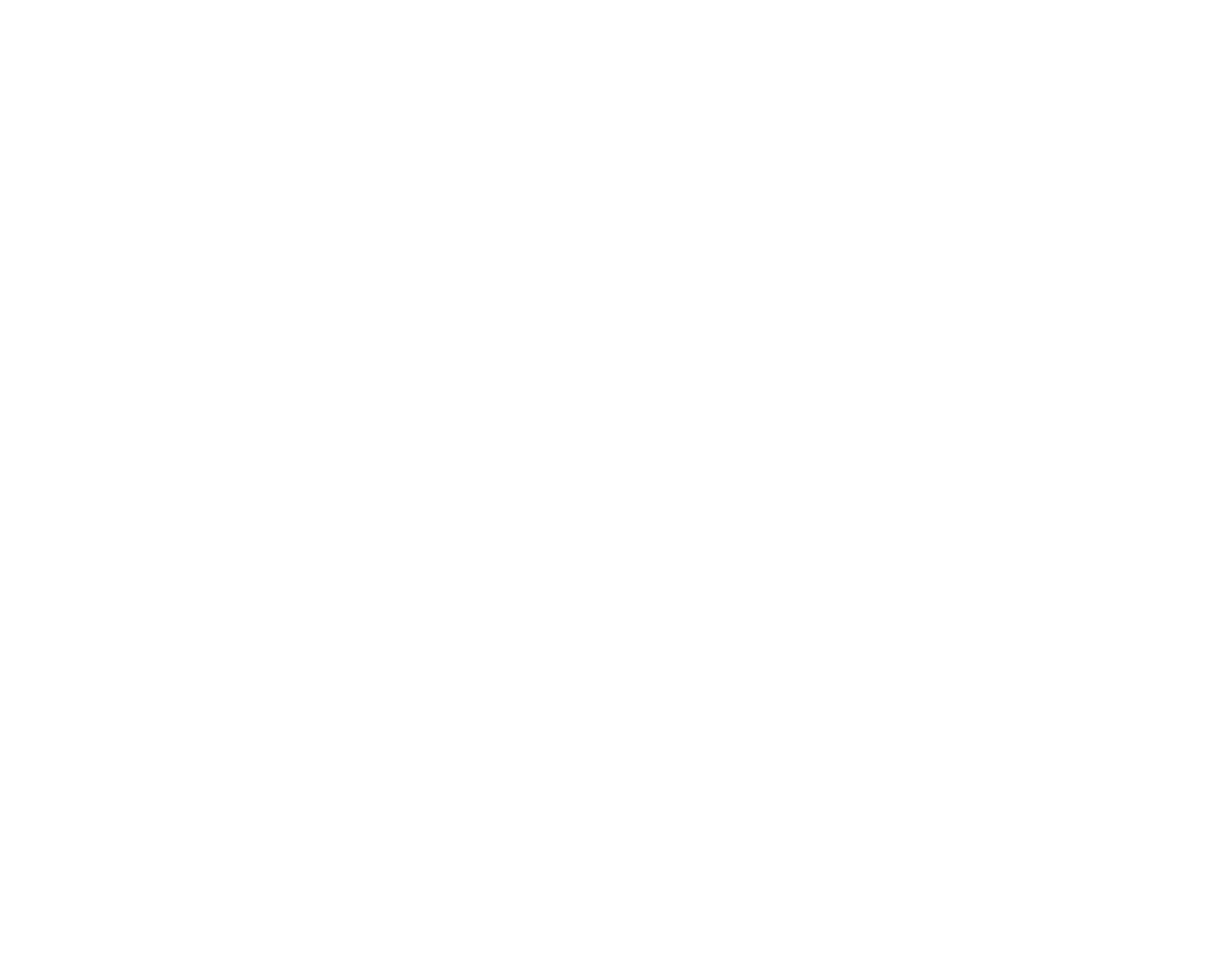Congratulations on your purchase of the AROWA lce Cream Freezer. You can now make your own rich and creamy homemade ice cream or frozen yogurt. You can also make your own favorite, healthy and delicious sherbet, sorbet, ice and frozen drinks fast and easy. Enjoy your new Ice Cream Freezer!

Please read all instructions carefully before using this product.

© 2005 Aroma Housewares Company. All rights reserved.

Published By:

98Z9-9*L*Z-008-L www.aromaco.com

 $A.S.U$ 

Aroma Housewares Co. 6469 Flanders Drive San Diego, CA 92121

Felicidades por su compra del nuevo Congelador  $AROMA$  para Hacer Helados. Ahora usted puede hacer su propio helado casero, exquisito y cremoso o su helado de yogur, con sólo encender un botón. También puede hacer rápido y fácilmente bebidas heladas y escarchadas y sus nieves y sorbetes favoritos, saludables y deliciosos. ¡Disfrute su nuevo Congelador para Hacer Helados!

Favor de leer cuidadosamente todas las instrucciones antes de usar esteproducto.

Publicada Por:

© 2005 Aroma Housewares Company. Todos los derechos reservados.

6469 Flanders DriveSan Diego, CA 92121 U.S.A.1-800-276-6286www.aromaco.com

Aroma Housewares Co.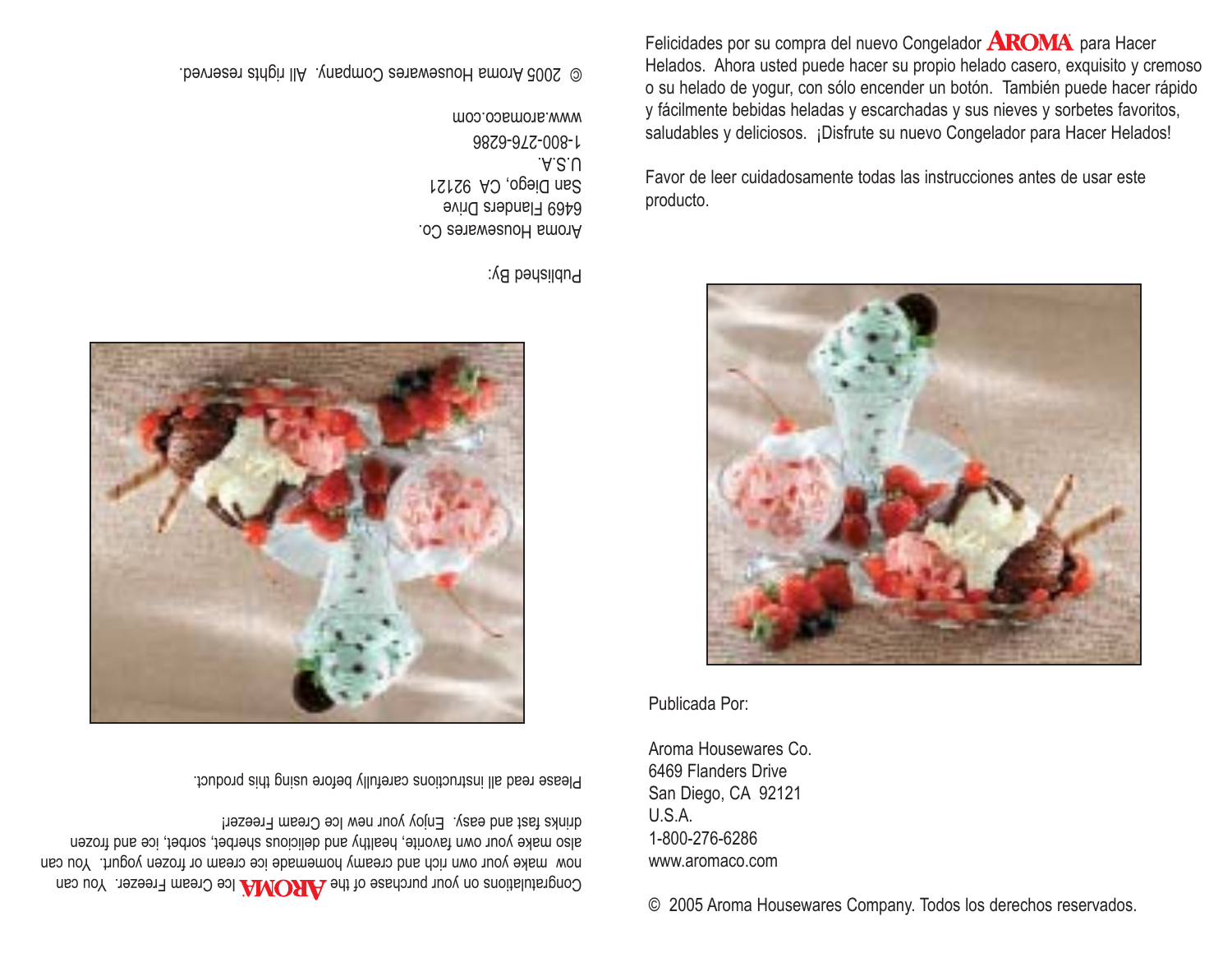# **GUARDE BIEN ESTAS INSTRUCCIONES**

15. Deberá tenerse cuidado extremo al mover un aparato que contenga aceite caliente

1

## **IMPORTANT SAFEGUARDS**

*Basic safety precautions should always be followed when using electrical appliances, including the following:*

- 1. Read all instructions.
- 2. Do not touch hot surfaces. Use handles or knobs.
- 3. To protect against electrical shock, do not immerse cords, plugs or the electric motor in water or other liquid.
- 4. Close supervision is necessary when any appliance is used by or near children.
- 5. Unplug from outlet when not in use, before cleaning, and before putting on or taking off parts.
- 6. Avoid contacting moving parts. Keep fingers, hair, clothing, as well as utensils away during operation.
- 7. Do not operate any appliance with a damaged cord or plug or after the appliance malfunctions, or has been damaged in any manner. Return appliance to the nearest authorized service facility for examination, repair or adjustment.
- 8. The use of accessory attachments not recommended by the appliance manufacturer may cause injuries.
- 9. Do not use outdoors.
- 10. Do not let cord hang over edge of table or counter, or touch hot surfaces.
- 11. Do not use the appliance for other than intended use.
- 12. Do not place this appliance on or near a hot gas or electric burner, or in a heated oven.
- 13. To disconnect power, press switch to OFF position and then remove plug from wall outlet.
- 14. Never operate ice cream maker dry. Always have ice cream mixture in the container
- while bindged in. 15. Do not use hot oil or liquids in ice cream maker. Always chill mixtures before churning.
- Al usar aparatos eléctricos siempre deberán observarse las precauciones básicas de seguridad, incluyendo las siguientes:
- 1. Lea todas las instrucciones.

9. No se use en exteriores.

de un horno caliente.

u otros líquidos calientes.

recipiente.

esté en contacto con superficies calientes.

- 2. No toque las superficies calientes. Utilice los mangos y las perillas.
- 3. Para protegerse y evitar un choque eléctrico, no sumerja en agua o en cualquier otro líquido los cordones, las clavijas ni el motor eléctrico.
- 4. Es necesario ejercer una estrecha vigilancia cuando se use el aparato cerca de
- niños. Este aparato no está hecho para ser usado por niños.
- 5. Desconecte el aparato de la toma eléctrica cuando no esté en uso, antes de limpiarlo
- y antes de ponerle o quitarle partes.
- 6. Evite el contacto con las partes que estén en movimiento. Mantenga los dedos, el cabello, la ropa, así como espátulas y otros utensilios alejados durante el
- 
- funcionamiento del aparato.
- 7. No ponga a funcionar este aparato si el cordón eléctrico o la clavija de enchufe se dañan o después de que el aparato funcione mal o si se ha dañado de alguna manera. Regrese el aparato a la agencia de servicio autorizada más cercana, para su revisión, reparación o ajuste.
- 8. El uso de accesorios eléctricos que no estén recomendados por el fabricante del aparato puede ocasionar lesiones.

10. No deje que el cordón cuelgue sobre la orilla de la mesa o del mostrador ni que

12. No coloque el aparato sobre o cerca de un quemador de gas o eléctrico ni dentro

13. Para desconectar el aparato, presione el interruptor a la posición de apagado,

14. Nunca ponga a funcionar la máquina de hacer helado, estando en seco su recipiente interior. Siempre que esté conectada tenga mezcla de helado dentro del

- 
- 
- 

11. No utilice el aparato para otro uso que no sea el indicado.

"OFF" y luego saque la clavija del enchufe de la pared.

**SAVE THESE INSTRUCTIONS**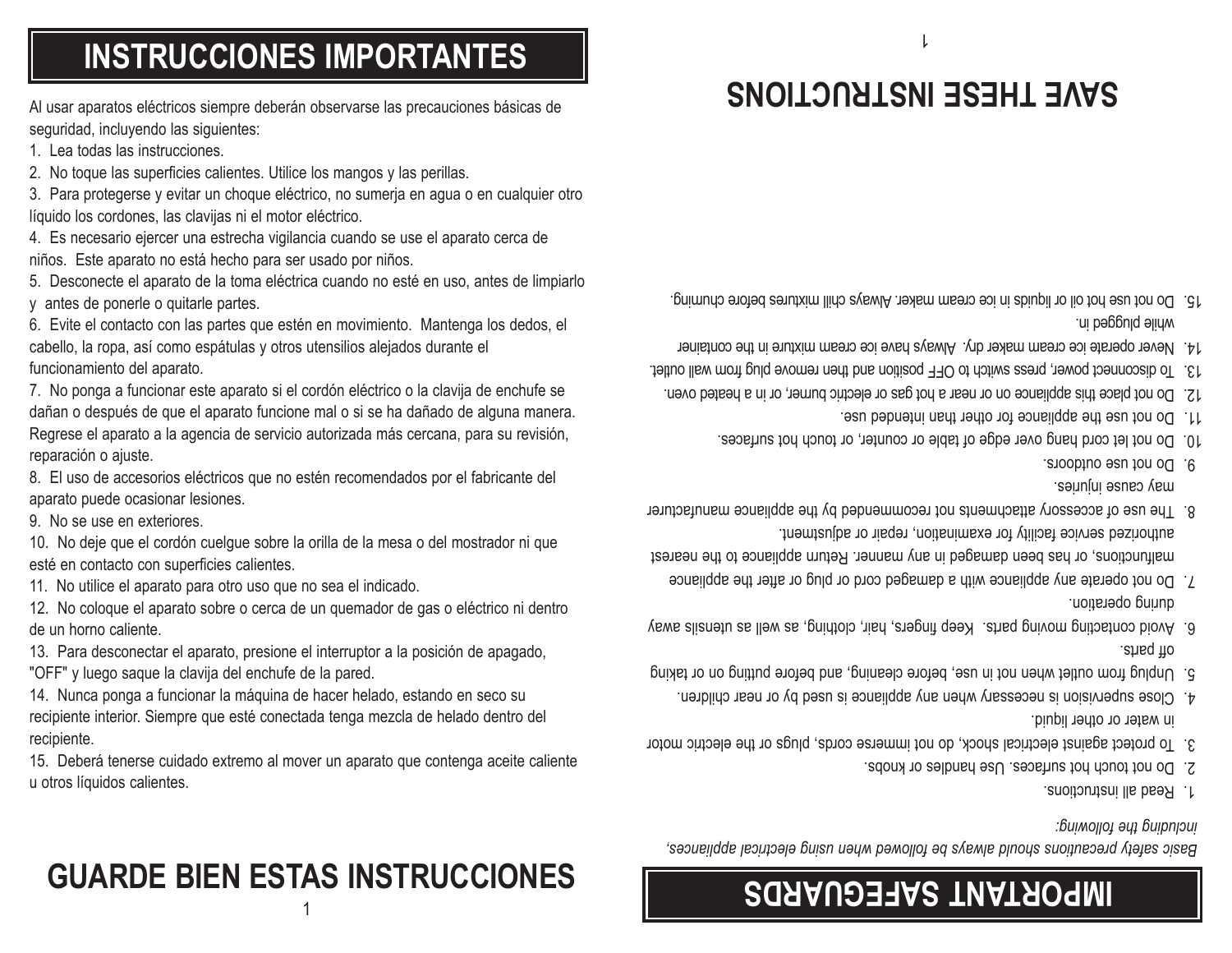## **SHORT CORD INSTRUCTION** 2

- 1. A short power-supply cord is provided to reduce risk resulting from becoming
- entangled in or tripping over a longer cord. 2. Longer extension cords are available and may be used if care is exercised in their use.
- 3. If a longer extension cord is used:
- a. The marked electrical rating of the extension cord should be at least as great as the electrical rating of the appliance.
- b. The longer cord should be arranged so that it will not drape over the counter top or tabletop where it can be pulled by children or tripped over unintentionally.

# **POLARIZED PLUG**

[ujis spliance has a **polarized plug** (one blade is wider than the other); follow the instructions below:

To reduce the risk of electric shock, this plug is ipularized outlet into bother only one way. If the plug does not fit fully into the outlet, reverse the plug. If it still does not fit, contact a qualified electrician. Do not attempt to modify the plug in any way.



## **ESTE APARATO ES PARA USO DOMESTICO.**



Para reducir el riesgo de descarga electrica, este ploya intensional mente solo debe de enchurar un lado en enchufes de luz de ploya polarisada, si la clavija no entra completamente, solo le buelta a la clavija. Si aun la clavija no puede entrar, llame a un electricista calificada. No intente de modificar la clavija, es muy poligroso.

Si este aparato tiene ploya polarizada:

## **PLOYA POLARISADA**

- b. Asse gurese de que el cordon, cuelge del mostrador, mesa, que pueda ser jaludo por nino, o tropesear por accidente.
- a. Asse gurese de que la extenssion sea no mas, o menos, del voltage del aparato.
- 1. Un cable de corriente de medida corta es provido cone la finalidad de reducir los riesgos de que se envede.

# **INSTRUCCIONES DE CABLE CORTO**

**This appliance is for household use only.**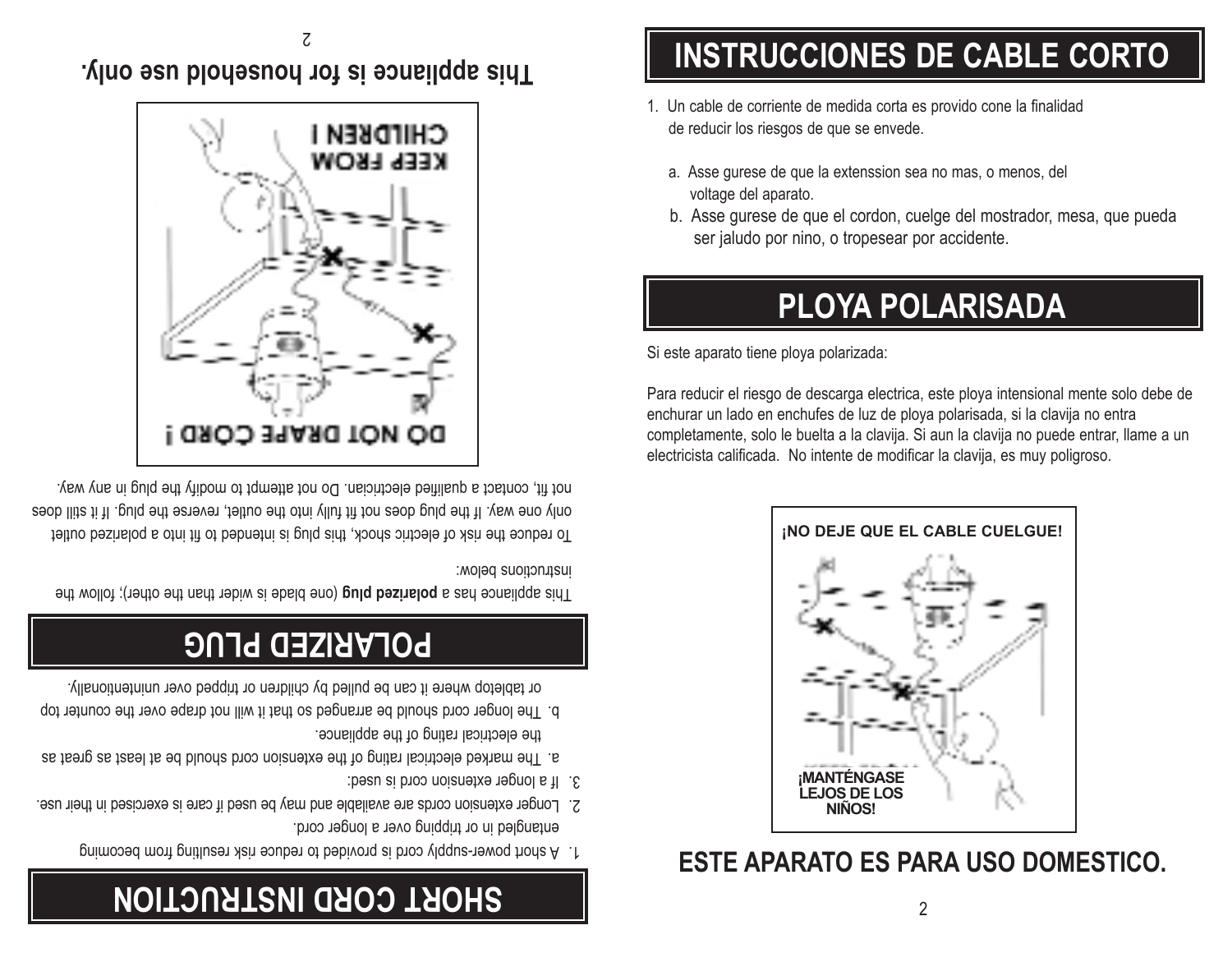## **IDENTIFICACIÓN DE LAS REFACCIONES**

3

4

5

2

1

に変づ

1. Manivela manual

- 2. Motor eléctrico
- 3. Cerrojo
- 4. Cordón eléctrico
- 5. Cubeta de madera
- 6. Anillo estabilizador
- 7. Tapadera del bote (garrafa)
- 8. Tapón de la tapadera del bote (garrafa)
- 9. Bote (garrafa) para el helado
- 10. Varilla agitadora
- 11. Agitadora



## **PARTS IDENTIFICATION**

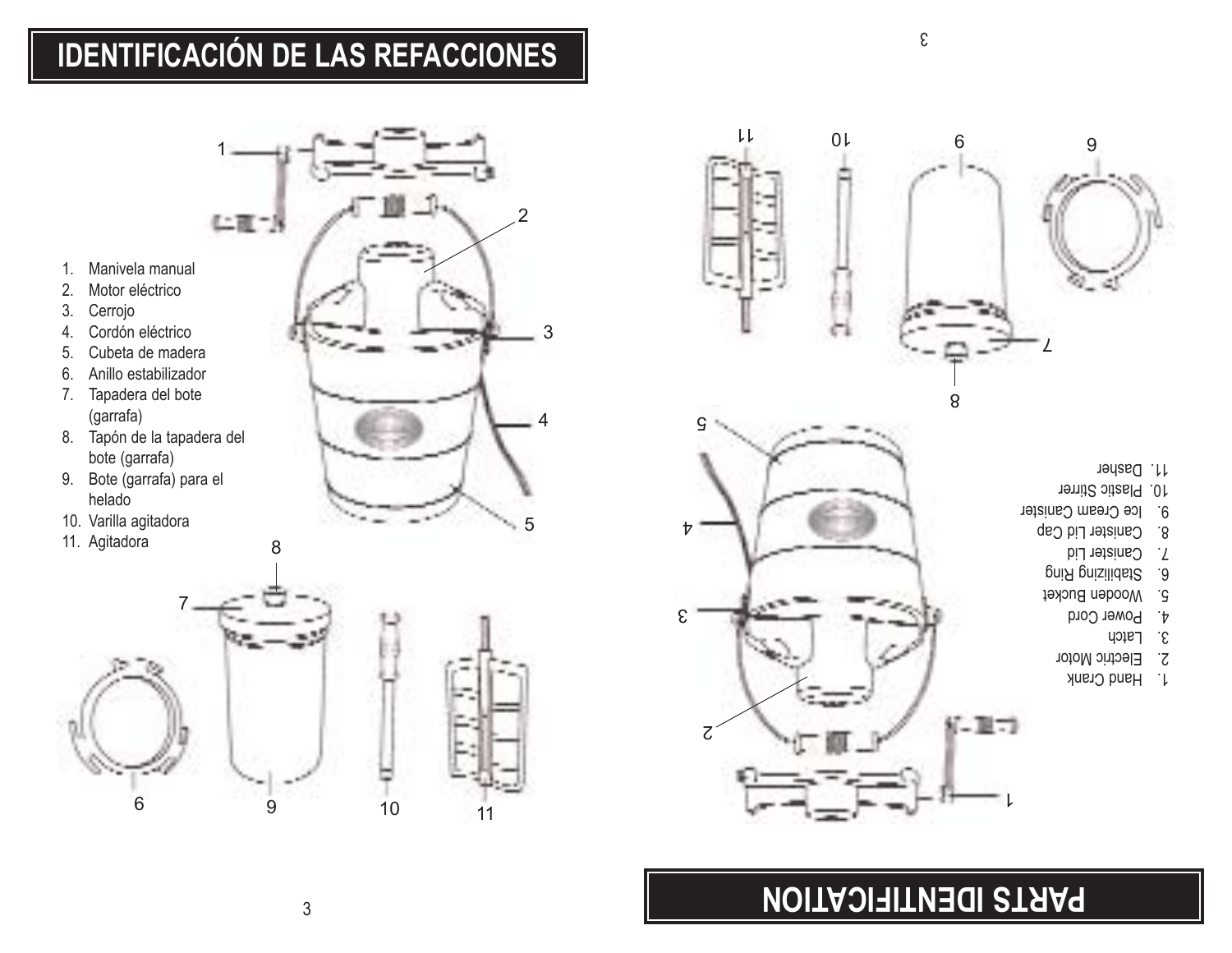## **CÓMO USAR SU APARATO**

### **Antes de Usar el Congelador para Helado de Garrafa por Primera Vez:**

- 1. Lea todas las instrucciones y las medidas de seguridad importantes.
- 2. Retire todos los materiales de empaque y asegúrese de que los artículos se reciban en buenas condiciones
- 3. Rompa todas las bolsas de plástico, ya que pueden representar un riesgo para los niños.
- 4. Lave en agua tibia con jabón la cubierta, la garrafa del congelador y todos los accesorios.
- 5. Enjuague y seque perfectamente todas las partes
- 6. Vacíe agua dentro de la cubeta de madera (a llenarla hasta 2/3 aproximadamente) y déjela durante una hora y media. Esto dará tiempo para que la madera se hinche, de manera que durante el proceso de congelamiento no haya fugas de la mezcla de sal y hielo.
- **No utilice limpiadores abrasivos ni fibras para tallar.**
- **Nunca sumerja en agua ni en otro líquido, la base ni el cordón eléctrico.**

### **Mode de Usarse:**

- 1. Seleccione su receta favorita y prepare los ingredientes de acuerdo con las instrucciones de la receta.
- 2. Vacíe la mezcla fría del helado dentro del bote frío para el helado **(sólo hasta llenar 2/3 de su capacidad, ya que la mezcla se expandirá durante el proceso de congelamiento).**
- 3. Inserte la agitadora y asegúrese que su parte inferior quede fija en el centro de la parte inferior del bote. (Ver Dibujo 1)
- 4. Coloque la tapadera sobre el bote. (Ver Dibujo 2)
- 5. Coloque el anillo estabilizador de plástico dentro de la cubeta de madera. (Ver Dibujo 3).





4

















# **HOW TO USE**



- 5. Place the plastic stabilizing ring into the wooden bucket. (Figure 3]
	-
- 3. Insert the dasher and make sure the bottom of dasher is fixed in the center of the
	- **full as mixture will expand during freezing process).**
- 2. Pour chilled ice cream mixture into chilled ice cream canister (fill no more than 2/3
	- 1. Select your favorite recipe, prepare ingredients per recipe instructions.

### **How to Use:**

- **Do not immerse the base, cord or plug in water at any time.**
	- **Do not use abrasive cleaners or scouring pads.**
		-

### the freezing process.

- This will give it a chance to swell up so that the salt/ice mixture will not leak out during
- 7. Pour water (about 2/3 full) into the wooden bucket and leave for one and a half hours.
- - 6. Wipe electric motor with a damp cloth.
		-
	- 5. Rinse and dry all parts thoroughly.
	- 4. Wash the lid, freezer canister and all accessories in warm soapy water.
		-
		- condition. 3. Tear up all plastic bags, as they can pose a risk to children.
	- 2. Remove all packaging materials and make sure items have been received in good
		- 1. Read all instructions and important safeguards.

### **Before First Use:**

- - bottom of the canister. (Figure 1)



- -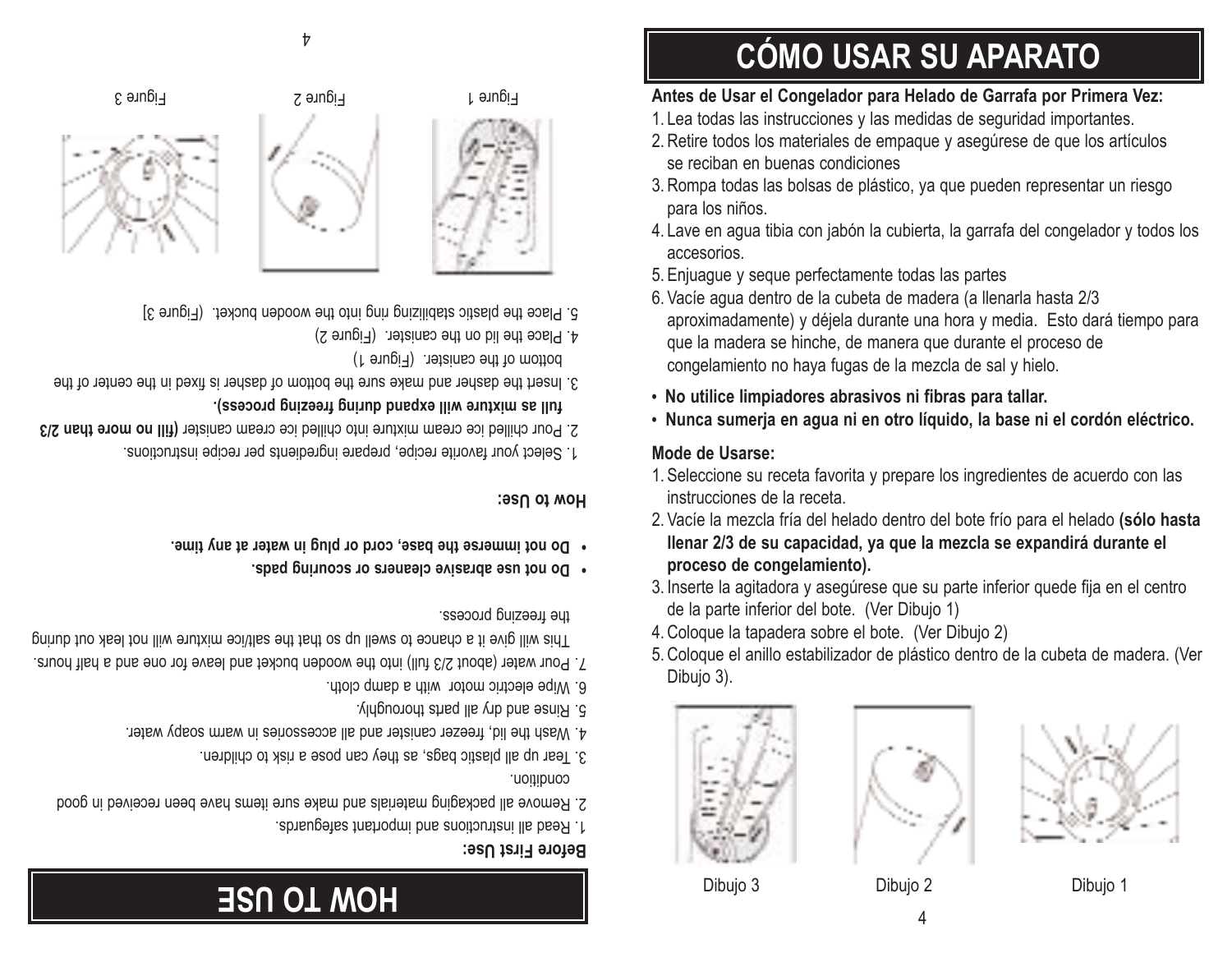# **HOW TO USE**

7. Place the canister in the wooden bucket and make sure it engages the cone in the center of the bucket. (Figure 4)



8. Slide the rectangular end of the hand crank or electric motor into the rectangular hole on the rim of the bucket (figure 5a). The opposite end of the crank will drop into the open end, where the latch is (figure 5b). Gently lift the latch as that the yeos over the rounded end of the hand crank or motor (you may need to rotate the canister by hand so that the lid fith othe motor/hand crank)(Figure 5c).







Figure 5a Figure 5c Figure 5c Figure 5c

- 9. Plug the power cord into outlet if you are using the electric motor.
- 10. Fill the wooden bucket with ice to the top of the canister.
- 11. Crank or run the motor for about 2 to 3 minutes so that the canister chills evenly.
- 12. Add 2 cups of rock salt to the top of the ice. As the isometheories,
- add more ice and 2 more cups of rock salt. 13. Unplug and remove motor drive once ice cream has churned about 40 minutes, or once the motor has stopped (if the motor has stopped prematurely, turn it off, break
- up any ice blockages with the plastic stirrer and start again). 14. Clear the ice and salt away from the top of the ice cream canister. Wipe carefully to
- remove the salt and water before removing the cover. 15. Take the dasher out and scrape off excess ice cream with a wooden spatula.
- 16. Transfer to a freezable container and freeze or serve straight from the canister.

# <sup>5</sup> **CÓMO USAR SU APARATO**

7. Coloque el bote en la cubeta de madera y asegúrese de que el cono encaje en el centro de la cubeta. (Ver Dibujo 4)





8. Deslice el extremo rectangular de la manivela manual O el motor eléctrico en el agujero rectangular del borde de la cubeta (ver dibujo 5a). El extremo opuesto de la manivela caerá dentro del extremo abierto, donde está el cerrojo (ver dibujo 5b). Suavemente levante el cerrojo a fin de que el cerrojo de alambre pase sobre el extremo redondeado de la manivela manual o del motor (tal vez necesite rotar el bote con la mano para que la tapadera quede ajustada al motor y/o a la manivela) (ver dibujo 5c)



Dibujo 5a Dibujo 5b Dibujo 5c



- 9. Conecte el cordón eléctrico en el tomacorriente si está usando el motor eléctrico.
- 10.Llene la cubeta de madera con hielo hasta la parte superior del bote.
- 11.Gire la manivela o ponga a funcionar el motor de 2 a 3 minutos aproximadamente, a fin de que el bote se enfríe parejo.
- 12.Agregue 2 tazas de sal de piedra encima del hielo. Conforme el hielo se
- derrita de 2 a 3 pulgadas, agregue más hielo y 2 tazas más de sal de piedra.
- 13.Desconecte y retire el motor una vez que el helado se haya batido durante 40 minutos aproximadamenteo o cuando el motor se detenga (si el motor se detiene prematuramente, apáguelo, rompa cualquier obstrucción de hielo que haya con el
- agitador de plástico e inicie de nuevo). 14.Quite el hielo y la sal de la parte superior del bote del helado. Limpie cuidadosamente a fin de remover la sal y el agua antes de levantar la cubierta.
- 15.Saque la agitadora y con una espátula de madera retírele el exceso de helado.
- 16.Pase el helado a un receipiente para congelar y congélelo o sírvalo directamente del bote (garrafa).

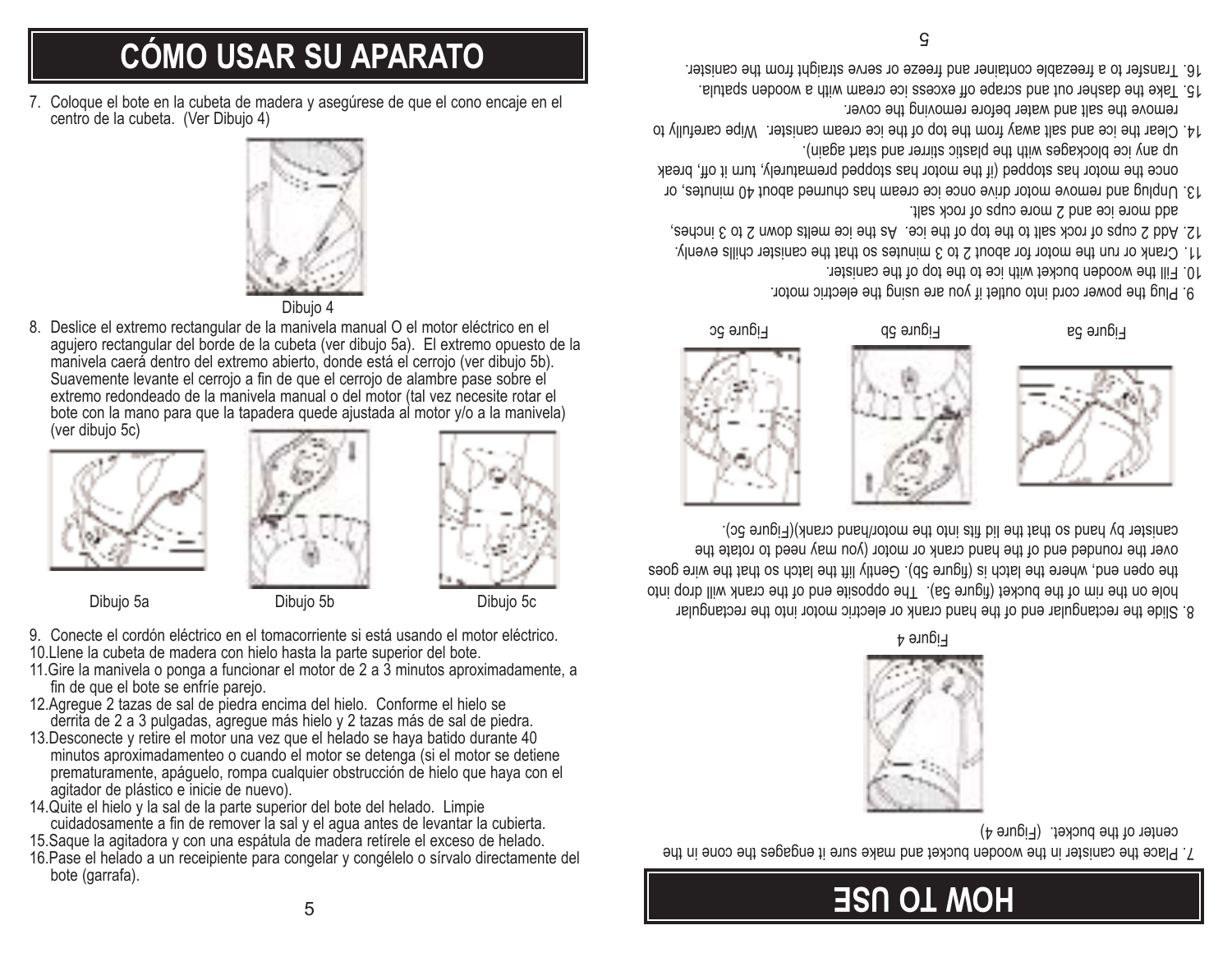## **HOW TO USE**

### **NOTE:**

- Make sure the ice that you put into the bucket is broken into small, coarse pieces. You may use a mallet or hammer to break into smaller pieces if needed.
- As the canister turns, stir and mix the salt and ice together. Use the plastic stirrer every 10-15 minutes while the ice cream maker is in use.
- To avoid ice cream seebing out of the canister, do not lay the canister flat when storing in a freezer.
- If ice cream is too soft, put it in a freezable container and refrigerate for an hour or two. You may also attach the hand crank unit and crank the ice cream to the desired consistency.

### **WARNING:**

- Do not plug the drain hole on the side of the wooden bucket. This is for draining excess salt water and should be kept open at all times.
- Should electric motor stop before churning is complete (approximately 40 minutes), check to see if large ice cubes are jammed against the canister. If so, turn off motor and remove jammed ice.
- The electric motor will automatically shut off if the ingredients in the canister are too hard for the paddle to turn. The ice cream maker will function normally again once the hard ingredients are removed from the canister.

• La máquina para hacer helado se apagará automáticamente si los ingredientes dentro del bote están muy espesos para que la paleta de la agitadora pueda dar vuelta. La máquina para hacer helado funcionará normalmente de nuevo una vez que los ingredientes espesos sean retirados del bote.

6

- En caso de que la máquina de hacer helado se pare antes de que el batido haya llegado a su término (40 minutos aproximadamente), verifique si no se han atorado pedazos grandes de hielo contra el bote. Remueva el hielo que se encuentre atorado.
- No tape el agujero de drenaje a un lado de la cubeta de madera. Éste es para drenar el exceso de agua salada y deberá mantenerse abierto siempre.

### **ADVERTENCIAS**

- Si el helado está muy suave, póngalo en un recipiente para congelar y refrigérelo durante una o dos horas. También puede incorporar la unidad de la manivela manual y girarla hasta que el helado tenga la consistencia deseada.
- Para evitar que el helado se escurra fuera del bote, no lo coloque horizontalmente cuando lo guarde en un congelador.
- Conforme el bote dé vueltas, revuelva y mezcle juntos la sal y el hielo. Utilice el agitador de plástico cada 10 ó 15 minutos mientras esté en uso la máquina para hacer helado.
- pequeñas y gruesas. Tal vez necesite usar un mazo o un martillo para romper el hielo en pedazos pequeños y gruesos.

### **FAVOR DE TOMAR NOTA**

• Asegúrese que el hielo que usted ponga en la cubeta esté quebrado en piezas

# **CÓMO USAR SU APARATO**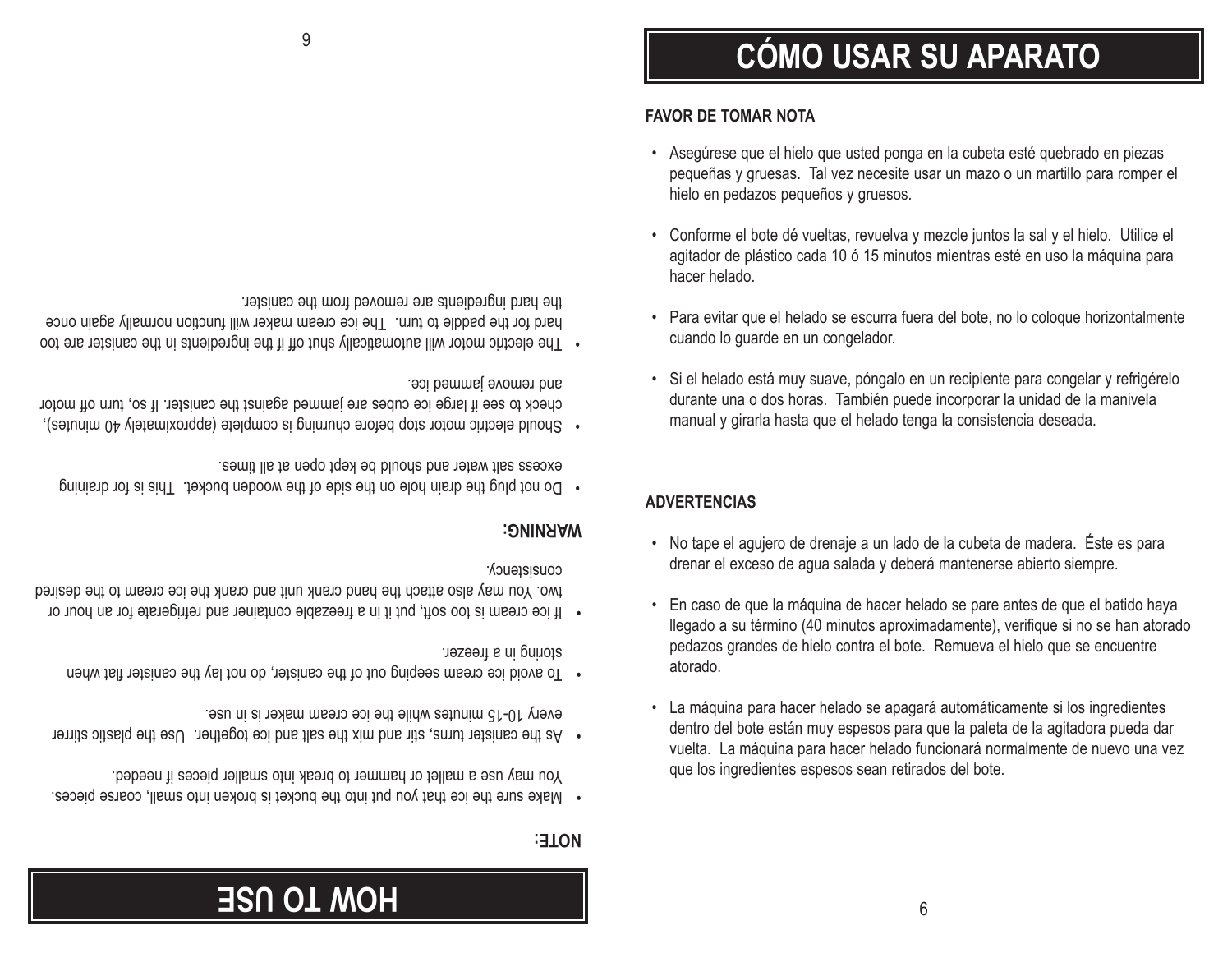## **HELPFUL TIPS**

• For ice cream recipes that require pre-cooking, it is recommended that you make the mixture a day ahead. The mixture will then be able to cool completely and expand. Prechilling any ice cream recipe is suggested for achieving the best results.

• The richer the cream you use, the richer the ice cream will be. Whipped heavy cream is suggested for the creamiest, smoothest ice cream. Milk can also be substituted for cream, but the texture and taste of the ice cream may change. You might also consider using a combination of milk and cream for healthier ice cream.

• Artificial sweeteners may be substituted for sugar. Use the following portion as a reference:

- packet of sweetener  $=$   $\angle$  tsp. sugar
- $\frac{1}{2}$  packets = 1/4 cup
- 8 backets =  $1/3$  cup
- $dn_2 z/t =$  staysed zu

• If the recipe calls for alcohol, add it during the last few minutes of the freezing cycle.

• You may taste the mixture to adjust the amount of sugar to be added. Note that the actual ice cream will taste less sweet than the mixture.

- Para las recetas de helados que requieren algo de cocimiento previo, se recomienda que la mezcla se haga con un día de anticipación. Así la mezcla podrá enfriarse y expandirse completamente. Se sugiere enfriar previamente todas las mezclas de las recetas de helados, con el fin de lograr los mejores resultados.
- Las recetas que no requieren cocimiento se hacen mejor con una batidora o licuadora eléctricas, que suavizan la mezcla y aumentan su volumen.
- Mientras más espesa sea la crema que usted use, el helado será más cremoso. Se sugiere usar doble crema batida, a fin de obtener el helado más suave y cremoso.
- También se puede utilizar leche en lugar de crema, pero la textura y el sabor del helado pueden cambiar. Asimismo, puede considerar usar una combinación de leche
- y crema para obtener un helado más saludable.

• Tome nota de que al usar extracto de vainilla, es mejor agregarlo al final. El alcohol que contiene el extracto de vainilla retardará la velocidad de endurecimiento del helado. Es mejor agregar el extracto de vainilla a la mezcla cuando la máquina para

• El azúcar se puede substituir por edulcorantes artificiales. Utilice las siguientes

1 sobrecito de edulcorante = 2 cucharaditas de azúcar

• Si la receta pide alcohol, agréguelo durante los últimos minutos del ciclo de

• Puede probar la mezcla, a fin de ajustar la cantidad de azúcar que vaya a agregar. Tenga en cuenta que el helado real, final, tendrá un sabor menos dulce que la

hacer helado haya girado ya por lo menos unos 20 minutos.

equivalencias como referencia:

congelamiento.

mezcla.

6 sobrecitos =  $\frac{1}{4}$  de taza 8 sobrecitos = 1/3 de taza12 sobrecitos =  $\frac{1}{2}$  taza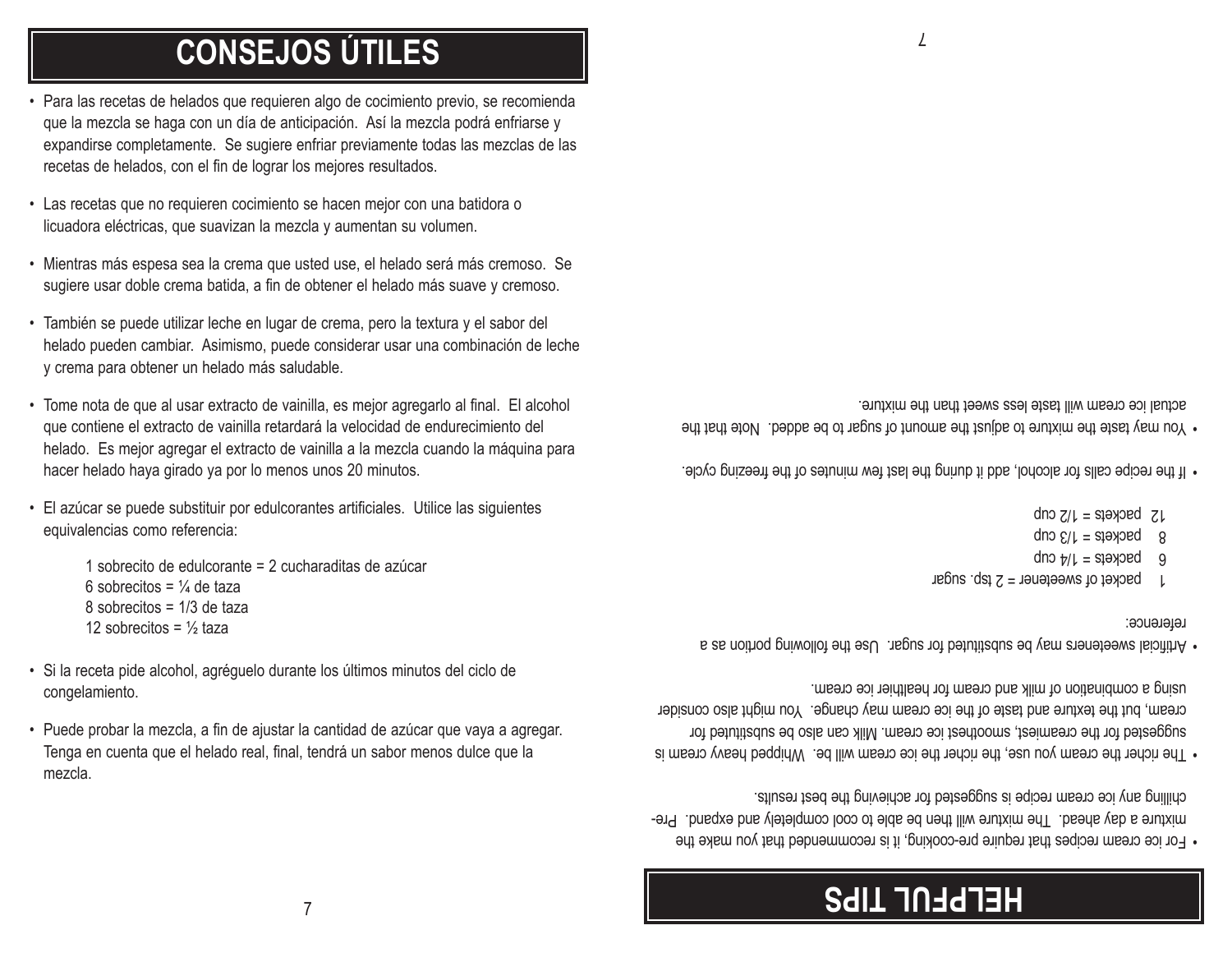## **HOW TO CLEAN**

### *Always unplug unit and allow to completely cool before cleaning.*

- 1. Wipe electric motor with a slightly damp cloth to remove debris.
- 2. Clean wooden bucket with a soapy sponge thoroughly, to remove the salt-water residue. Rinse and dry to ensure the salt does not corrode the metal parts.
- 3. Wash canister, lid and dasher with soapy water and dry thoroughly. Do not replace
- the lid until the ice cream canister is completely dry.
- **Do not use harsh abrasive cleaners.**
- **This appliance and accessories are NOT dishwasher safe.**
- **• Do not freeze canister when wet.**

**•** No utilice limpiadores abrasivos ni fibras para tallar. **•** Este aparato y los accesorios NO deben lavarse en máquinas lavavajillas. **•** No congele el bote (garrafa) cuando esté húmedo.

corroa las partes metálicas.

- 3. Lave con agua y jabón y seque perfectamente el bote, la tapadera del bote y la agitadora. No vuelva a colocar la tapadera hasta que el bote para el helado esté completamente seco.
- desechos.2. Limpie perfectamente la cubeta de madera con una esponja con jabón, a fin de quitar

los residuos del agua salada. Enjuague y seque para asegurarse de que la sal no

1. Limpie el motor de accionamiento con una toalla ligeramente húmeda para remover

**CÓMO LIMPIAR EL APARATO**

### **Desconecte siempre la unidad y deje que se enfríe completamente antes de limpiarla.**

8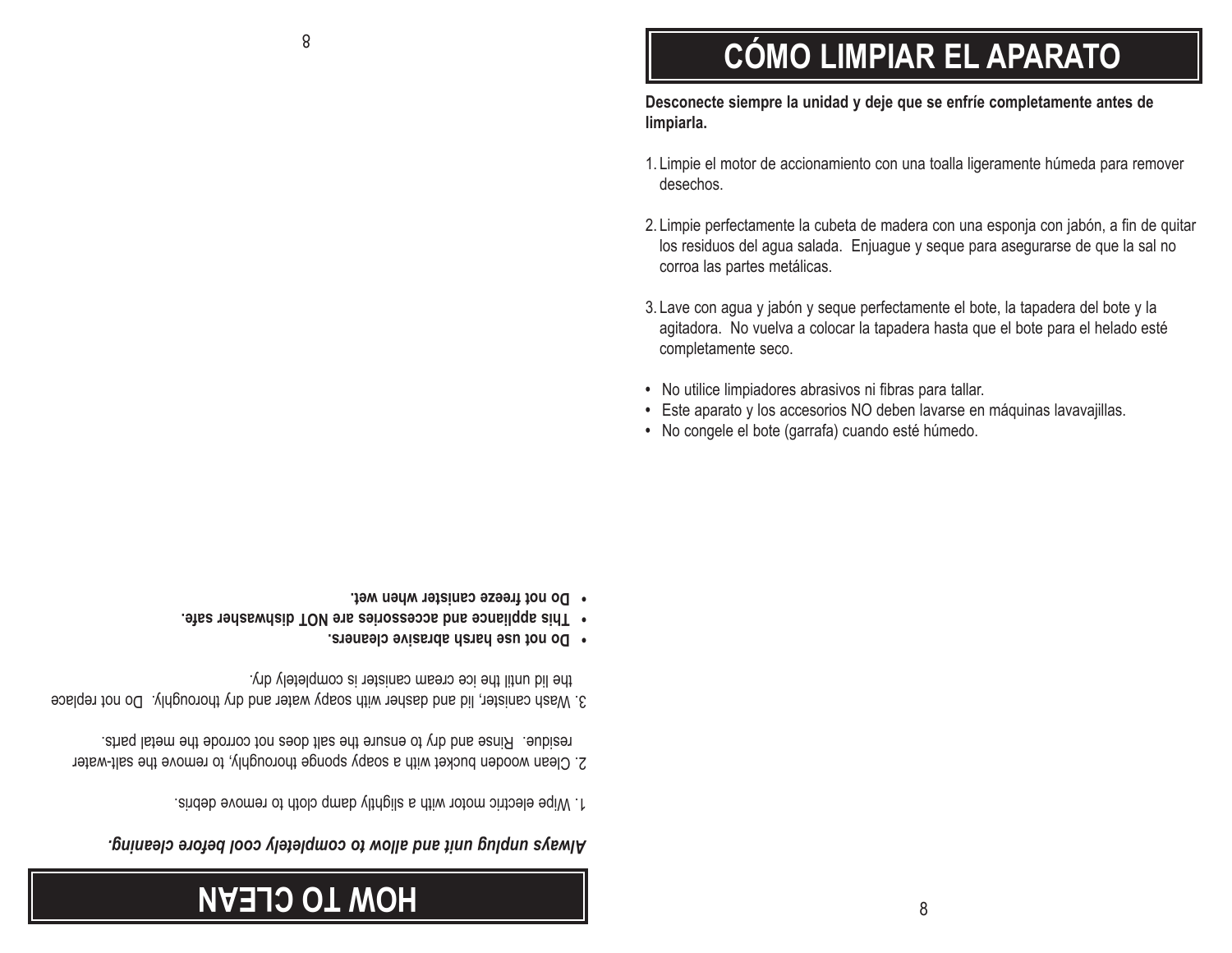## **RECIPES**

### **Peanut Butter Chocolate Chip Ice Cream**

 $3-1/4$  cnb dusunusted snder 2 tbsp cornstarch  $1$ les ds $1$   $7/1$ 1 tsp vanilla 7 cups milk 5 eggs, beaten  $2-3/4$  cnba peavy cream 1 - 1/2 cups half and half 2 cups chocolate chips 1/2 cup peanut butter or 1 cup peanut butter chips, melted

Mix the sugar, cornstarch and salt in a large saucepan. Over medium heat, slowly stir in the milk, stirring constantly. Very slowly, add the beaten eggs and continue to stir. Reduce heat to low and cook until mixture thickens slightly. Slowly stir in peanut butter and whisk until all peanut butter is combined and mixture is enooth. Slowly add vanilla, half and half, and heavy cream. Pour into a large glass bowl and refrigerate for 2-4 hours or until mixture has chilled. Remove from refrigerator and add chocolate chips. Pour mixture into the mixing canister and follow directions in the "How to Use" section,  $\cdot$  to  $\uparrow$  as a paged

### **Mixed Berry Sorbet**

2 ,12oz bags of the series between the series 3 cnba duaungreq ander 1/3 cup fresh lemon juice 5 cups cran-raspberry juice z cnba sbbie lnice 2 cups water

Finely purée the berries in a blender with apple juice and water. Strain mixture into a large saucepan to remove seeds. Discard seeds. Add sugar to the seedless mixture, bring to a boil for 3-4 minutes. Stir in remaining juices. Pour into a large glass bowl and refrigerate 2-4 hours. Pour mixture into mixing canister and follow directions in the "How to Use" section, pages  $4$  to  $\prime$ .

6

**RECETAS**

### **Helado de Mantequilla de Cacahuate y Pedacitos de Chocolate (Chocolate Chips)**

½ taza de mantequilla de cacahuate o 1 taza de pedacitos de mantequilla de cacahuate

Mezcle el azúcar, la maicena y la sal en una cacerola grande. A fuego mediano vacíe lentamente la leche, revolviendo constantemente. Muy lentamente, agregue los huevos batidos y continúe revolviendo. Baje el fuego y cocine hasta que la mezcla espese ligeramente. Revolviendo lentamente incorpore la mantequilla de cacahuate y bata rápidamente hasta que toda la mantequilla de cacahuate quede combinada y la mezcla quede suave. Lentamente añada la vainilla, la 1 ½ tazas de mitad crema y mitad leche y la doble crema. Vacíela en un tazón grande de vidrio y refrigere de 2 a 4 horas o hasta que la mezcla se haya enfriado. Sáquela del refrigerador y agregue los pedacitos de chocolate. Vacíe la mezcla en el bote (garrafa) de mezclar y siga las instrucciones de la

9

3 ¼ tazas de azúcar granulada

- 2 cucharaditas de maicena
- ½ cucharadita de sal
- 
- 1 cucharadita de vainilla
- 7 tazas de leche
- 
- 5 huevos batidos
- 
- 2 ¾ tazas de doble crema

(peanut butter chips), derretidos

- 1 ½ tazas de mitad de crema y mitad de leche (half and half)
- 
- 
- 

sección "Modo de Usarse", de las páginas 4 a la 7.

- 2 tazas de pedacitos de chocolate (chocolate chips)
- 
- 
-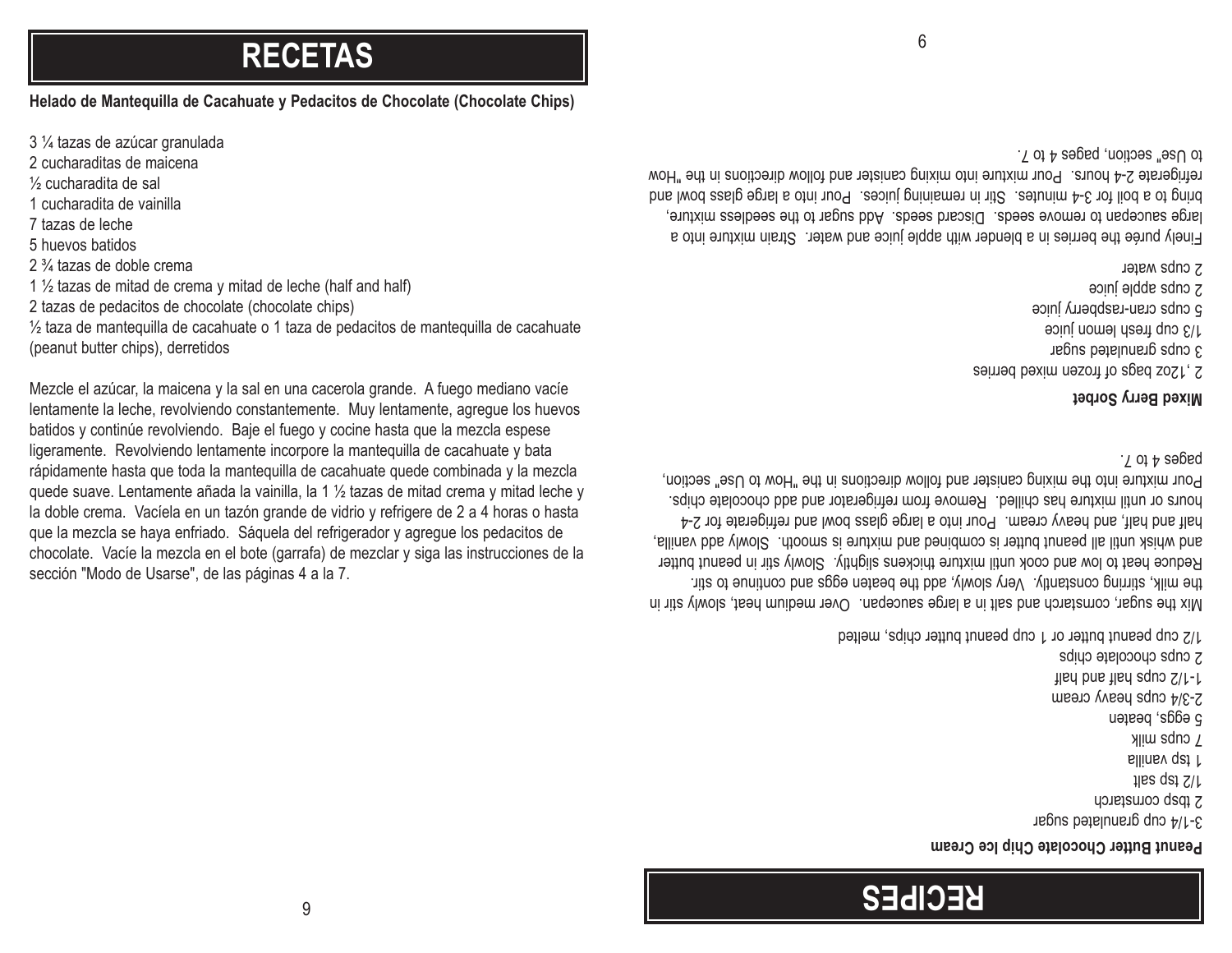## **RECETAS**

### **Helado de Vainilla**

3 ¼ tazas de azúcar granulada

- 2 cucharaditas de maicena
- ½ cucharadita de sal
- 1-1/2 cucharadita de vainilla
- 7 tazas de leche
- 5 huevos batidos
- 
- 2 ¾ tazas de doble crema
- 1  $\frac{1}{2}$  tazas de mitad crema y mitad leche (half and half)

Mezcle el azúcar, la maicena y la sal en una cacerola grande. A fuego mediano, agregue lentamente la leche, revolviendo constantemente. Muy lentamente, añada los huevos batidos y continúe revolviendo. Reduzca el fuego y cocine hasta que la mezcla espese ligeramente. Lentamente agregue la vainilla, la 1 ½ tazas de mitad crema y mitad leche y la doble crema. Vacíela en un tazón grande de vidrio y refrigere de 2 a 4 horas o hasta que la mezcla se haya enfriado. Sáquela del refrigerador. Vacíe la mezcla en el bote (garrafa) de mezclar y siga las instrucciones de la sección "Modo de Usarse", de las páginas 4 a la 7.

10

En una licuadora haga un puré fino con la piña, con el jugo de manzana y agua. Pase la mezcla por un colador a una cacerola grande para lograr una consistencia suave. Agregue el azúcar a la mezcla y póngala al fuego a hervir de 3 a 4 minutos. Agréguele el jugo restante y revuelva. Vacíela en un tazón grande de vidrio y refrigere de 2 a 4 horas. Vacíe la mezcla en el bote (garrafa) de mezclar y siga las instrucciones de la

### **Nieve de Piña**

- 2 bolsas de 12 onzas de piña congelada
- 3 tazas de azúcar granulada
- 
- 1/3 de taza de jugo de limón amarillo fresco
- 
- 
- 

sección "Modo de Usarse", de las páginas 4 a la 7.

- 
- 
- 
- 5 tazas de jugo de piña
- 
- 
- 

2 tazas de agua

- 2 tazas de jugo de manzana
- 
- 
- 
- 
- 
- 
- 
- 
- 
- 
- 
- 
- 
- 
- 
- 
- 
- 
- 
- 
- 

 $\cdot$  to  $\uparrow$  as a paged

**Vanilla Ice Cream**

2 tbsp cornstarch  $1$ lisa qat $2/1$  $g$ llinsv qedi  $Z/I$ -r 7 cups milk 5 eggs, beaten

3-1/4 cnb duanulated sugar

2-3/4 cups heavy cream 1lad bns tlad aquo S\r-r

**Pineapple Sorbet**

3 cups granulated sugar 1/3 cnb tresh lemon juice p cnbs biuesbble lnice 1 cnba sbble lnice 2 cups water

2 ,12oz bags of frozen pineapple

Finely purée the pineapple in a blender with juice and water. Strain mixture into a large saucepan for a smooth consistency. Add sugar to the mixture and bring to a boil for 3-4 minutes. Stir in remaining juice. Pour into a large glass bowl and refrigerate 2-4 hours. Pour mixture into mixing canister and follow directions in the "How to Use" section,

**RECIPES**

Mix the sugar, cornstarch and salt in a large saucepan. Over medium heat, slowly stir in the milk, stirring constantly. Very slowly, add the beaten eggs and continue to stir. Reduce heat to low and cook until mixture thickens slightly. Slowly add vanilla, half and half, and heavy cream. Pour into a large glass bowl and refrigerate for 2-4 hours or until mixture has chilled. Remove from refrigerator. Pour mixture into the mixing canister and

follow directions in the "How to Use" section, pages 4 to  $\ell$ .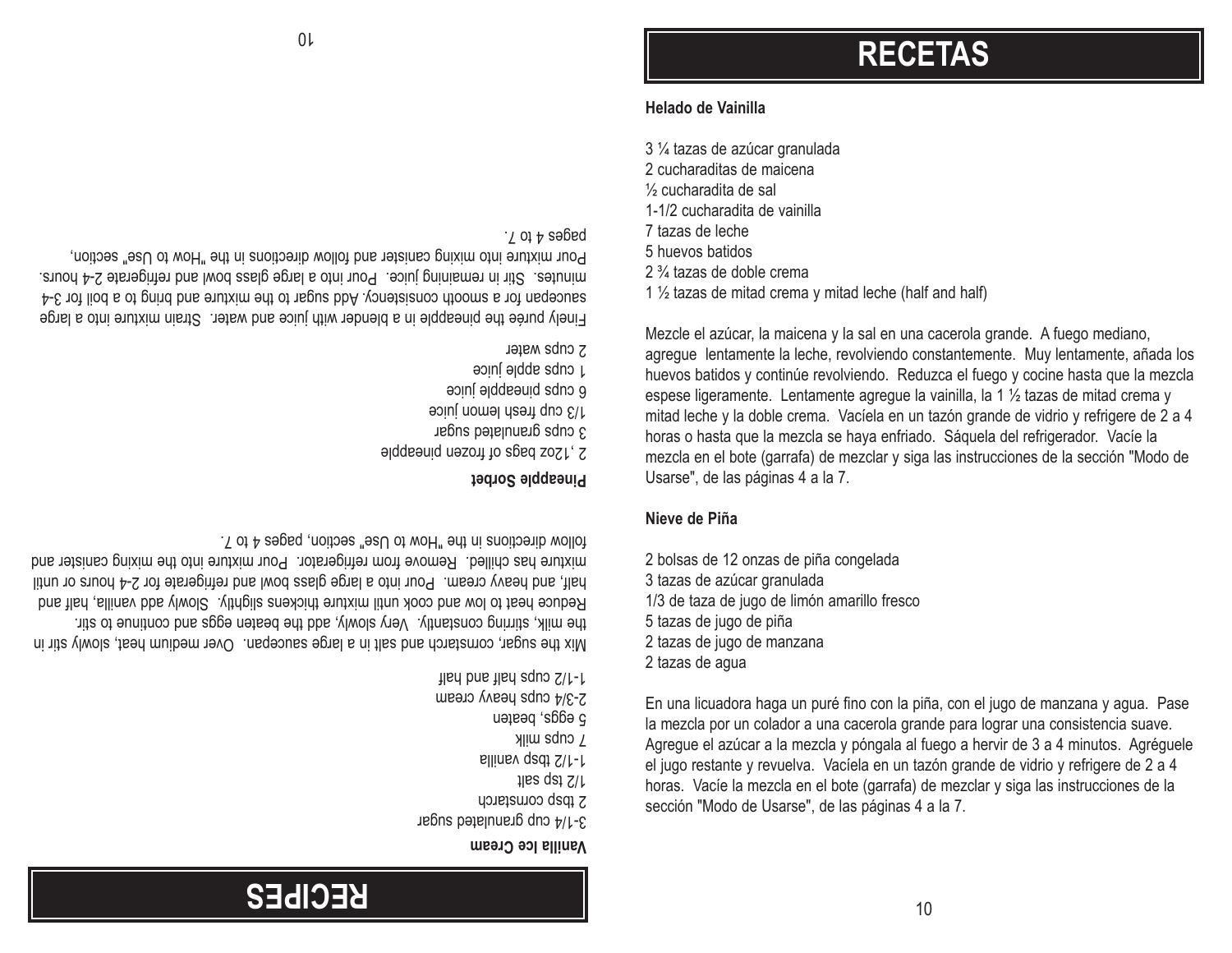## **RECIPES**

### **Chocolate Ice Cream**

 $3-1/4$  cnb duanulated sugar 2-1/2 tsp cornstarch 1/2 Salt  $\frac{2}{1}$ -1/2 cups milk 5 eggs, beaten 7-1/2 squares semi-sweet chocolate, melted 1 -2/3 cups half and half z-1/5 cnbs wubblud cream 1-1/2 tbsp vanilla extract

Mix the sugar, cornstarch and salt in a large saucepan. Over medium heat, slowly stir in the milk, stirring constantly until the mixture begins of animer. Very slowly, add the beaten eggs and continue to stir. Reduce heat to low and cook until mixture thickens slightly. Slowly stir in the melted chocolate and whisk until all chocolate is combined and mixture is smooth. Slowly add vanilla, half and half, and heavy cream. Pour into a large glass bowl, cover and refrigerate for 2-4 hours or until mixture has chilled. Pour mixture into the mixing canister and follow directions in the "How to Use" section, pages 4 to  $\sim$ 

### **Rocky Road Ice Cream**

 $3-1/4$  cnb duanulated sugar 1/2 Salt  $X||U \simeq 2/L - Z$ 7/17 sdneues seun-sweet chocolate 2-1/2 cups half and half 5 cups whipping cream 1-1/2 tbsp vanilla extract smollemnalem inimi squo z/l-z 2-1/2 cups chocolate chips sueped peddoup sdno b/L-L

Mix the milk and chocolate in a large saucepan. Over medium heat, stir until the chocolate is completely melted. Remove from heat and slowly add sugar and salt, mixing well, until dissolved. Stir in the remaining ingredients, then cover and refrigerate for about 30 minutes or until mixture has chilled. Pour mixture into the mixing canister and follow directions in the "How to Use" section, pages 4 to 7.

## **RECETAS**

### **Helado de Chocolate**

3-1/4 tazas de azúcar granulada 2 -1/2 cucharaditas de maicena½ cucharadita de sal 7-1/2 tazas de leche5 huevos batidos7-1/2 cuadros de chocolate semidulce1 2/3 tazas mitad crema y mitad leche (half and half) 2 -1/2 tazas de crema batida1 -1/2 cucharadas de extracto de vainilla

Mezcle el azúcar, la maicena y la sal en una cacerola grande, A fuego mediano, agregue lentamente la leche, revolviendo constantemente hasta que la mezcla comience a hervir. Muy lentamente, añada los huevos batidos y continúe revolviendo. Reduzca el fuego y cocine la mezcla hasta que espese ligeramente. Vaya agregando poco a poco y lentamente la vainilla, la 1 2/3 tazas de mitad crema y mitad leche y la doble crema. Vacíela en un tazón grande de vidrio, tápelo y refrigere de 2 a 4 horas o hasta que la mezcla se haya enfriado. Vacíe la mezcla en el bote (garrafa) de mezclar y siga las instrucciones de la sección "Modo de Usarse", de las páginas 4 a la 7.

### **Helado Camino Empedrado**

- 3-1/4 tazas de azúcar granulada
- ½ cucharadita de sal
- 2-1/2 tazas de leche
- 7-1/2 cuadros de chocolate semidulce
- 2-1/2 tazas mitad crema y mitad leche (halsf and half)
- 5 tazas de crema batida
- 1-1/2 cucharadas de extracto de vainilla
- 2-1/2 tazas de malvaviscos miniatura
- 2-1/2 tazas de pedacitos de chocolate (chocolate chips)
- 1-1/4 tazas de nueces picadas

Mezcle la leche y el chocolate en una cacerola grande. A fuego mediano agregue el chocolate, revolviendo hasta que se derrita completamente. Retire del fuego y añada lentamente el azúcar y la sal, mezclando bien hasta que se disuelvan. Revuelva el resto de los ingredientes, tape y refrigere durante 30 minutos aproximadamente o hasta que la mezcla se haya enfriado. Vacíe la mezcla en el bote (garrafa) de mezclar y siga las instrucciones de la sección "Modo de Usarse", de las páginas 4 a la 7.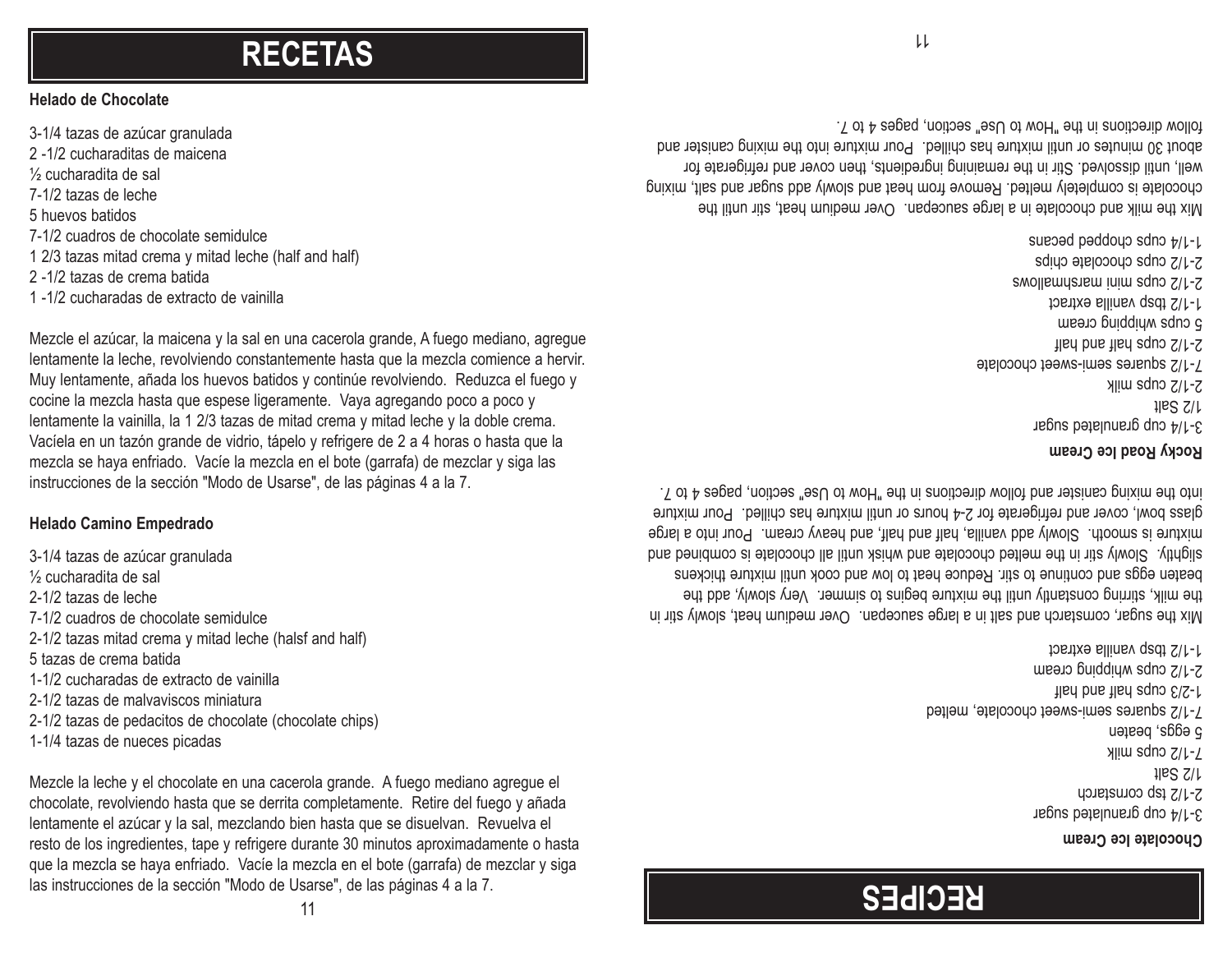## **RECIPES**

### **Strawberry Sherbet**

- - -
- 2 ,12oz bags of transmest response to the
- 2-1/2 cups granulated sugar
- 
- 7 tsp fresh lemon juice
- 
- 2-1/2 egg whites
- 1-3/4 cup water
- z cnbs wubbing cream

In a sauce pan, mix in strawberries, sugar and water. Let simmer for 5 minutes. Strain mixture for a smooth consistency and add lemon juice. Whisk until light, then the fold in the whipping cream until the mixture thickens. Pour into a large glass bowl and refrigerate 1-2 hours. Pour mixture into mixing canister and follow and contours in the "How to Use"

 $\cdot$  and  $\theta$  is a section to  $\theta$ .

**For variations, you can use the same recipe and substitute the strawberries for peaches, raspberries, blueberries or any kind of frozen fruit.**

**No Sugar Added Chocolate Ice Cream**

the "How to Use" section, pages  $4 \text{ p}$ 

- 
- 4 tsp bland gelatin
- 10 cups low fat milk
- 2 cups sugar free chocolate drink mix
- $+$  cups drained yogurt (the solid half of  $\ge$  to the yogurt strained overnight)

4 tsp vanilla extract

 $i$  thes dsi  $z$ 

Soften gelatin in 2 cups milk. Heat in a saucepane natil gelatin dissolves. Remove from heat and place saucepan in another bowl of cold or ice water to cool mixture to room temperature. Pour mixture into a blender or food processor. Add remaining milk, chocolate drink mix, yogurt, vanilla and salt. Blend until smooth. Pour into a large glass bowl and refrigerate 1-2 hours. Pour mixture into mixing canister and follow directions in

 $7l$ 

2 bolsas de 12 onzas de frambuesas congeladas

7 cucharaditas de jugo de limón amarillo fresco

**Nieve de Frambuesa**

Las claras de 2 1/2 huevos

1-3/4 tazas de agua 2 tazas de crema batida

2-1/2 tazas de azúcar congelada

**RECETAS**

Mezcle en una cacerola las frambuesas, el azúcar y el agua. Deje hervir a fuego lento durante 5 minutos. Cuele la mezcla para obtener una consistencia suave y agregue el jugo de limón. Bata rápidamente hasta que esté ligera, luego envuélvale la crema batida hasta que espese la mezcla. Vacíe en un tazón grande de vidrio y refrigere de 1 a 2 horas. Vacíe la mezcla en el bote (garrafa) de mezclar y siga las instrucciones de la

**Para hacer variaciones, usted puede usar la misma receta y substituir las fresas con duraznos, frambuesas, arándanos o cualquier tipo de fruta congelada**.

4 cucharaditas de gelatina sin sabor

10 tazas de leche baja en grasa

2 cucharaditas de sal

páginas 4 a la 7.

4 cucharaditas de extracto de vainilla

12

4 tazas de yogur drenado (la mitad sólida de 2 tazas de yogur colado durante la noche)

sección "Modo de Usarse", de las páginas 4 a la 7.

Ablande la gelatina en 2 tazas de leche. Caliéntela en una cacerola hasta que la gelatina se disuelva. Retire del fuego y coloque la cacerola en otro tazón de agua fría o helada a fin de enfriar la mezcla a temperatura ambiente. Vacíe la mezcla en una licuadora o procesador de alimentos. Agregue la leche restante, la mezcla para la bebida de chocolate, el yogur, la vainilla y la sal. Mezcle hasta que esté suave. Vacíe en un tazón grande de vidrio y refrigere de 1 a 2 horas. Vacíe la mezcla en el bote (garrafa) de mezclar y siga las instrucciones de la sección "Modo de Usarse", de las

2 tazas de mezcla para bebida de chocolate sin azúcar

**Helado de Chocolate sin Azúcar**